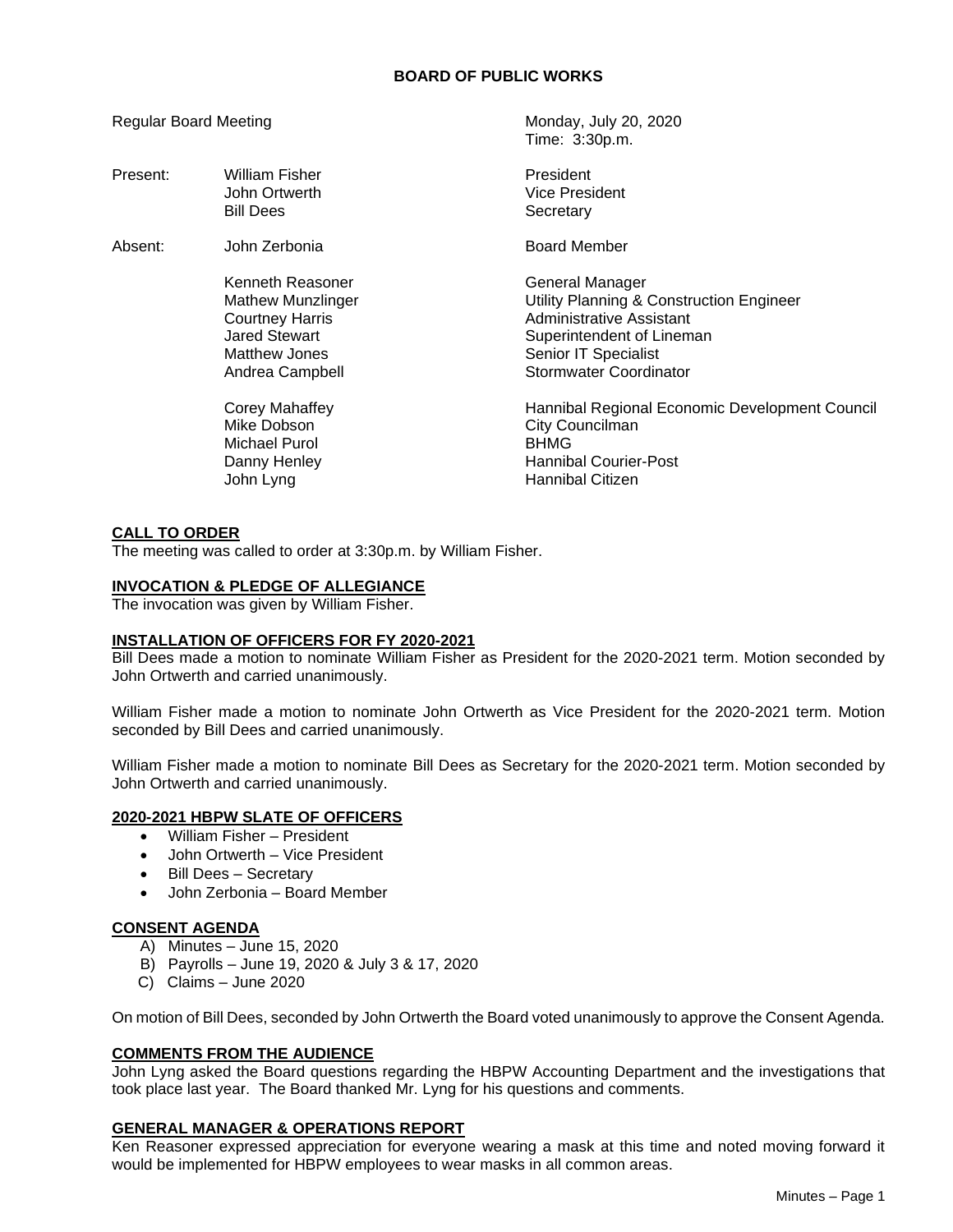Mr. Reasoner noted IT is consistently looking at all capabilities of remotely working due to the pandemic situation.

Mr. Reasoner noted as of July 15, 2020 the disconnect policy for nonpayment was put back into place and explained the extreme weather clause.

Mr. Reasoner noted the Schedule of Fees and charges will be brought to the Board next month for review and approval.

Mr. Reasoner noted on July 21, the City Staff will be recommending changing the annual auditors hired to Williams- Keepers, LLC.

Mr. Reasoner reported Vandevanter Engineering was in town the week of June 22 completing yearly maintenance on all submersible pumps located at the lift stations, pump house and intake, Water Treatment Plant and Wastewater Treatment Plant.

Mr. Reasoner noted Andrea Campbell would be giving a presentation on MS4 Compliance and noted during the budgeting process money was moved from the Electric fund to the Stormwater fund to help with starting projects.

Andrea Campbell presented a high-level overview of the Stormwater MS4 permit. Mrs. Campbell reviewed minimum control measures regarding Public Education & Outreach, Public Involvement & Participation, Illicit Discharge Detection, Construction Site Stormwater Control, Post Construction Stormwater Management, and Good Housekeeping/Pollution Prevention.

#### **OPERATIONS REPORT**

Mathew Munzlinger presented the Board with an updated progress report of ongoing projects. This includes projects from the Water System and Water Treatment Plant, as well as the Sewer System and Wastewater Treatment Plant. Mr. Munzlinger noted the progress of these projects and studies are acceptable and will continue as weather permits.

#### **FINANCIAL REPORT**

Ken Reasoner presented the Board with the financial results for the month of June 2020, year to date results, and key financial ratios. Mr. Reasoner presented the Dashboard presentation to the Board as a review of Key Performance Indicators trailing the last six months.

# **OLD BUSINESS**

## **Oakwood/Southside Substations Interconnection – Jared Stewart**

Jared Stewart reported on January 16, 2020 staff informed the Board of a known vulnerability in the electrical system and presented the ability of tying the Oakwood and Southside Substations together. Mr. Stewart noted tying the two substations together will complete the sub-transmission loop throughout the City and will allow multiple ways to self-heal the system to increase reliability. Mr. Stewart collaborated with Barnes Henry (BHMG) and they are in the final stages of the project design. Mr. Stewart noted MECO Engineering Group was the low bidder on the project at \$36,380 and staff recommends awarding the bid as presented.

On motion of Bill Dees, seconded by John Ortwerth the Board voted unanimously to award the bid to MECO Engineering Group for \$36,380.

#### **North Street Stormwater Repair Contract – Mathew Munzlinger**

Mathew Munzlinger presented the North Street Stormwater repair contract requesting the professional services of Poepping, Stone, Bach & Associates (PSBA). Mr. Munzlinger noted due to the Army Corps of Engineers indicating they would replace the failed storm sewer section with a new concrete box culvert, this will leave the HBPW responsible for design and construction of the remaining portion. Mr. Munzlinger noted the cost to complete the design and repairs could potentially be reimbursed by FEMA but has not been determined at this time. Mr. Munzlinger reported the original cost that was approved was 5.5 million dollars which will now decrease due to the change of the scope of work. Mr. Munzlinger has requested to keep the project moving along and recommends approval of the contract presented for \$392,000.

On motion of Bill Dees, seconded by John Ortwerth the Board voted unanimously to approve the North Street Stormwater repair contract presented for \$392,000.